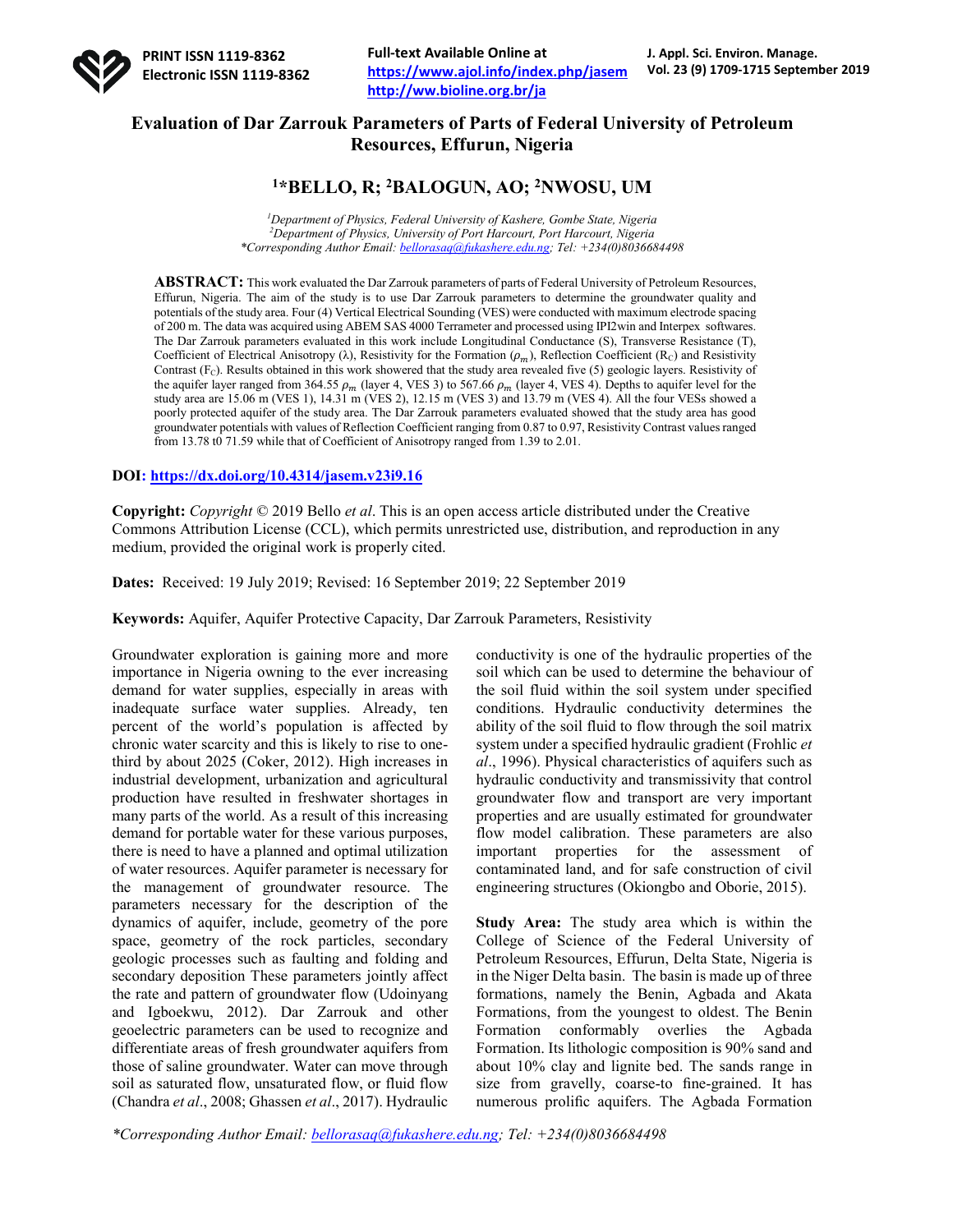conformably overlies the Akata Formation in the subsurface. It is a parallic sequence of alternating shale and sands. The Akata Formation, also known as marine shale is composed of shale, silts, clay and turbidity sand at the base of the Delta sequence (Iserhien-Emekeme *et al*., 2017).

Figures 1 shows the contour map of the study area while figure 2 shows the 3D surface map of the surface area. The two figures reveal that the study area is slightly undulated. The elevation of the study area ranges from 9 m to 12 m. VES 1 was taking at location which was 10 m above sea level, VES 2 was taking at location which was 9 m above sea level, VES 3 was taking at location which was 11 m above sea level while VES 4 was taking at location which was 12 m above sea level.





**Fig 2:** 3D Surface Map of the Study Area

Figures 1 and 2 also showed that the study area was within Latitude N05<sup>0</sup> 34' 18.0" and N 05<sup>0</sup> 34' 19.0" and longitude E  $005^{\circ}$  50' 24.0" and E  $005^{\circ}$  50' 24.6". VES 1 was taking at location N  $05^0$  34' 18.0" and E  $005^{\circ}$  50' 24.5", VES 2 was at taking at location N  $05^{\circ}$ 34' 18.0" and E 005°50' 24.0", VES 3 was taking at location N 05<sup>0</sup> 34' 18.0" and E 005<sup>0</sup> 50' 24.6" while VES 4 was taking at location N  $05^0$  34' 19.0" and E 0050 50' 24.6".

#### **MATERIALS AND METHOD**

Four Vertical Electrical Sounding were carried out in the study area using the Schlumberger array with a maximum current electrode spacing (AB) of 200 m with the ABEM SAS 1000 Terrameter Resistivity Meter. The positions and surface elevations of the VES locations were also recorded with a GPS receiver. For the Schlumberger array used in this work reading of resistance R of the volume of earth material within the electrical space of the electrode configuration was obtained. The product of geometric factor K and R was then made to obtain the apparent resistivity  $(\rho_a)$  of the said earth material using equations 1 and 2. Figure 1 shows the Schlumberger Array of Vertical Electrical Sounding used in this work.



**Fig 3:** Schlumberger Array of Vertical Electrical Sounding

### **RESULTS AND DISCUSSION**

The results of this study are presented as sounding curves and geoelectric sections. The electrical resistivity curves obtained showed five layers for the study area. The four VES showed curve types KQH, KQH, KQH and KHA type curves respectively (Figures  $4 - 7$ ). The VES curves for the four soundings were shown in figures 4 to 7, while a protective capacity map of the area was generated from the longitudinal conductance values with the aid of SURFER 8 (2002) Terrain and 3D Surface modeling software as shown in Figures 8 and 9. In all, a total of 4 VES locations, spread over the study area (Figures 1 and 2) were covered. The processed data were subjected to detailed interpretation aimed at unraveling the subsurface groundwater potential through the evaluation of Dar Zarrouk Parameters and aquifer protective capacity of overburden units in the study area. The interpretation assessed the prevalent type curves in the study area, determined the geoelectric properties of the subsurface layers and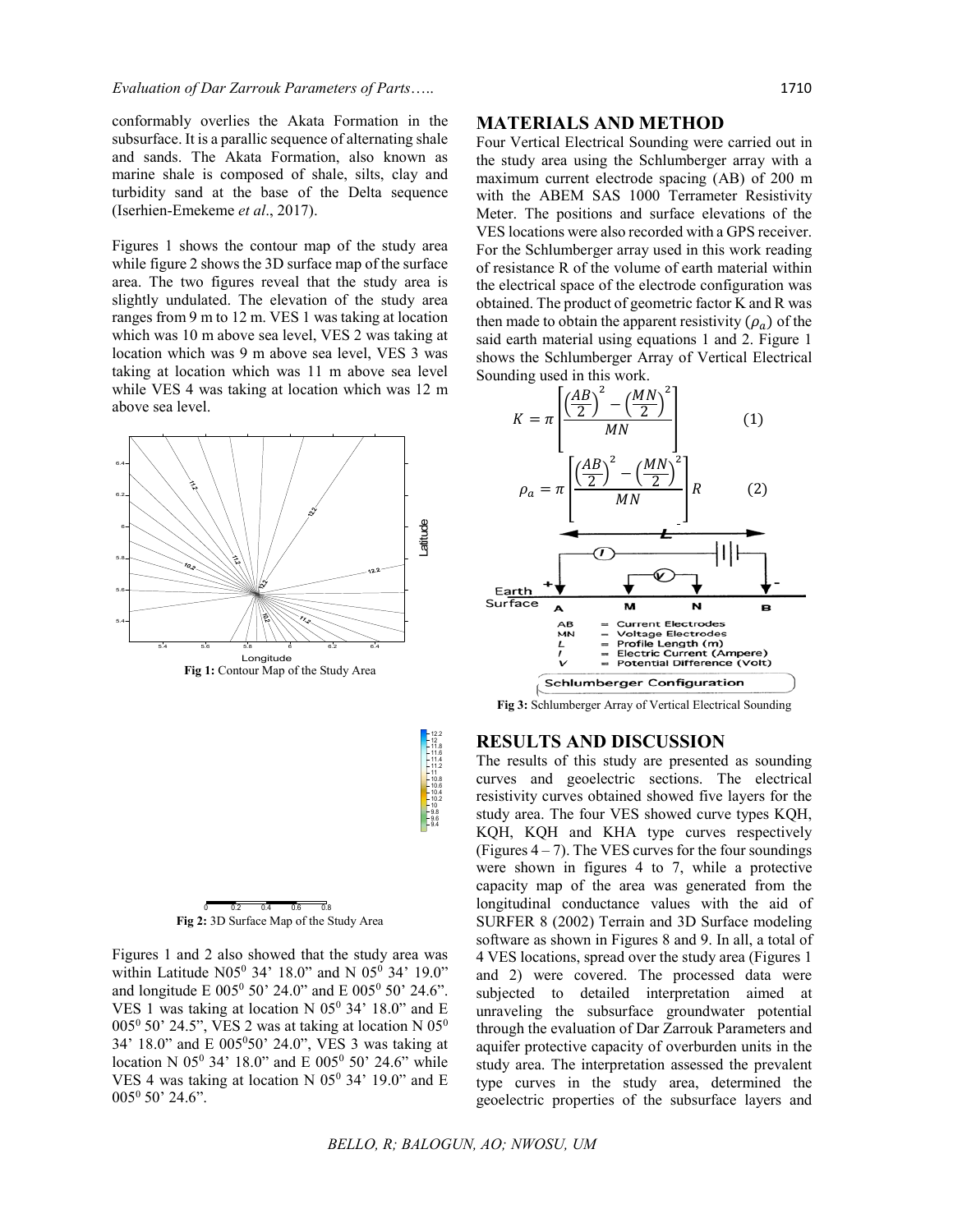delineated the aquifers in terms of the thickness and cleanliness. The nature of the overburden cap rock was also assessed. The results were presented in form of geoelectric sections and protective capacity maps (Abiola *et al.,* 2009). The apparent resistivity data ρa  $(\Omega m)$  from field measurements were inverted using IPI2WIN resistivity sounding interpretation software and interpex software to determine the true resistivity and depths of subsurface formations. The resulting model curves have fitting errors of <5% and exhibit KQH, KQH, KQH and KHA type curves respectively with 5 interpretable geoelectric layers (Figures 4 to 7).

Correlation between the layer lithology and VES is achieved by correlating the resistivity values with the standard values of resistivity as shown in table 1.



The summary of resistiviy and thicknesssses of the geoelectric/lithology layers within the subsurface are presented in table 2. The longitudinal conductance and aquifer protective capacity of the study area are presented in table 3, while the aquifer protective capacity as modified by Olusegun *et al.,* (2016) are presented in table 4.



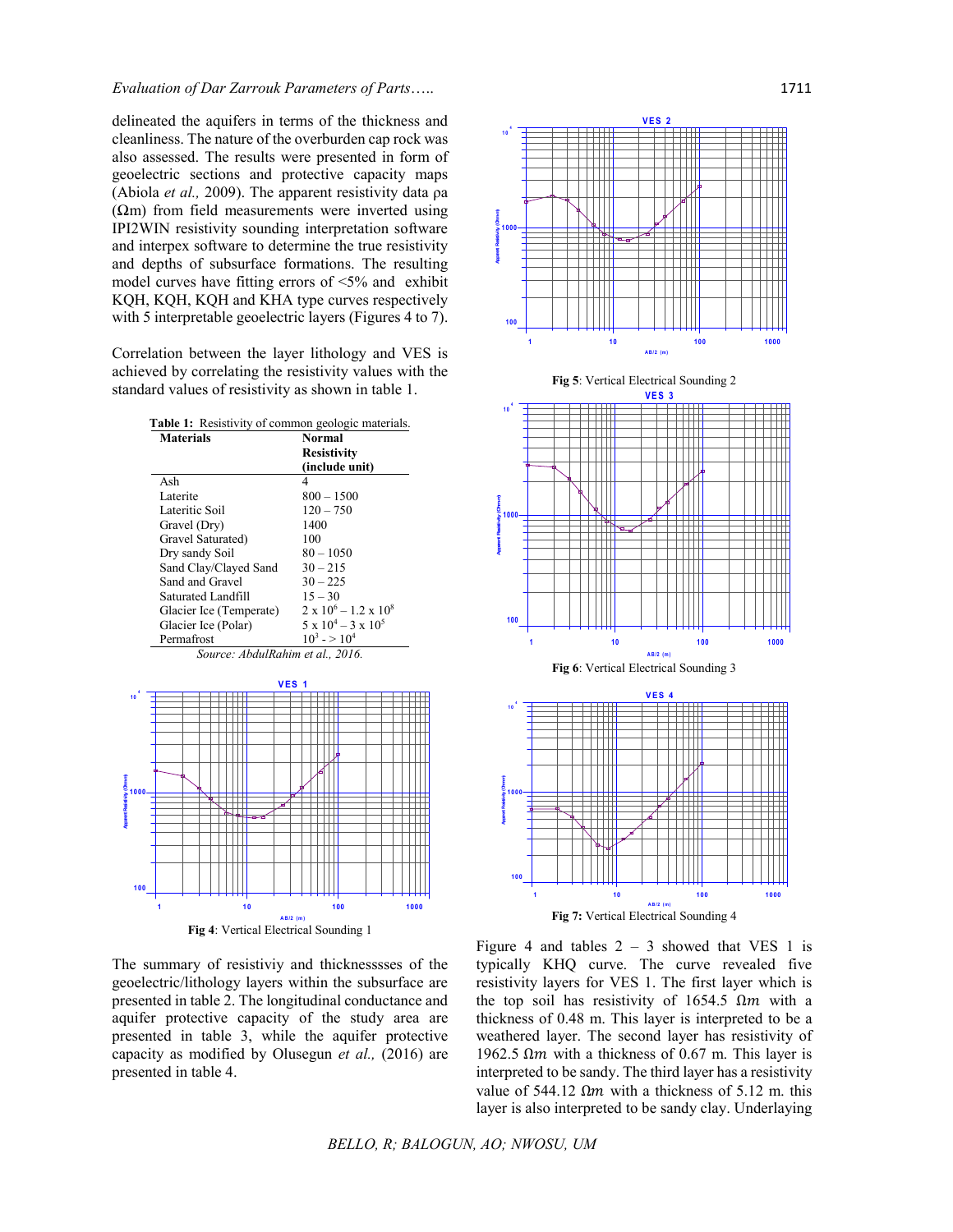the third layer is the fourth layer with resistivity value of 399.6 Ωm and a thickness of 8.79 m. This layer is interpreted to be coarse sandy and the layer constitute the aquifer. Underlayin the fourth layer is the fifth layer with resistivity value of 8253.9  $\Omega m$  with an

undefined thichness. This layer is also interpreted to be sandy. The high resistivity values for layers one and two suggest that the layers might have been conterminated.

| VES <sub>1</sub> | Fitting Error $= 1.82$ |                        |             | VES 2   | Fitting Error $= 1.82$ |       |                        |         |
|------------------|------------------------|------------------------|-------------|---------|------------------------|-------|------------------------|---------|
|                  | $\rho_a(\Omega m)$     | h(m)                   | Depth $(m)$ | Remarks | $\rho_a(\Omega m)$     | h(m)  | Depth $(m)$            | Remarks |
| Layer 1          | 1654.50                | 0.48                   | 0.48        |         | 1822.20                | 0.57  | 0.57                   |         |
| Layer 2          | 1962.50                | 0.67                   | 1.15        |         | 3690.50                | 0.71  | 1.28                   |         |
| Layer 3          | 544.12                 | 5.12                   | 6.27        |         | 767.12                 | 6.04  | 7.32                   |         |
| Layer 4          | 399.60                 | 8.79                   | 15.06       |         | 387.96                 | 6.99  | 14.31                  |         |
| Layer 5          | 8253.90                |                        |             |         | 6965.90                |       |                        |         |
| VES <sub>3</sub> |                        | Fitting $Error = 1.78$ |             |         | VES 4                  |       | Fitting Error $= 1.50$ |         |
| Layer 1          | 2801.2                 | 0.42                   | 0.42        |         | 648.76                 | 0.70  | 0.70                   |         |
| Layer 2          | 3551.2                 | 0.82                   | 1.24        |         | 1117.60                | 0.74  | 1.44                   |         |
| Layer 3          | 980.68                 | 4.00                   | 5.24        |         | 88.75                  | 2.34  | 3.78                   |         |
| Layer 4          | 364.55                 | 6.91                   | 12.15       |         | 567.66                 | 10.01 | 13.79                  |         |
| Layer 5          | 5023.50                | ۰                      | -           |         | 40641.00               | -     | ۰                      |         |

**Table 2**: Summary Table for the Vertical Electrical Sounding Interpretation

| S/N              | Layers | Resistivity        | Thickness                | n.<br>$\neg h_i$    | Longitudinal Conductivity | Protective      |
|------------------|--------|--------------------|--------------------------|---------------------|---------------------------|-----------------|
|                  |        | $\rho_a(\Omega m)$ | (m)                      | $S =$<br>د $\rho_i$ | of the Protective Layers  | Capacity Rating |
| VES <sub>1</sub> |        | 1654.50            | 0.48                     | 0.00029             | 0.024                     | Poor            |
|                  | 2      | 1962.50            | 0.67                     | 0.00034             |                           |                 |
|                  | 3      | 544.12             | 5.12                     | 0.00094             |                           |                 |
|                  | 4      | 399.60             | 8.79                     | 0.02200             |                           |                 |
|                  | 5      | 8253.90            | Ξ.                       |                     |                           |                 |
| VES <sub>2</sub> |        | 1822.20            | 0.57                     | 0.00031             | 0.026                     | Poor            |
|                  | 2      | 3690.50            | 0.71                     | 0.00020             |                           |                 |
|                  | 3      | 767.12             | 6.04                     | 0.00410             |                           |                 |
|                  | 4      | 387.96             | 6.99                     | 0.01900             |                           |                 |
|                  | 5      | 6965.90            | ٠                        |                     |                           |                 |
| VES <sub>3</sub> | 1      | 2801.2             | 0.42                     | 0.00014             | 0.024                     | Poor            |
|                  | 2      | 3551.2             | 0.82                     | 0.00023             |                           |                 |
|                  | 3      | 980.68             | 4.00                     | 0.00410             |                           |                 |
|                  | 4      | 364.55             | 6.91                     | 0.01900             |                           |                 |
|                  | 5      | 5023.50            | $\overline{\phantom{0}}$ |                     |                           |                 |
| VES <sub>4</sub> |        | 648.76             | 0.70                     | 0.0010              | 0.046                     | Poor            |
|                  | 2      | 1117.60            | 0.74                     | 0.00066             |                           |                 |
|                  | 3      | 88.75              | 2.34                     | 0.02600             |                           |                 |
|                  | 4      | 567.66             | 10.01                    | 0.01800             |                           |                 |
|                  | 5      | 40641.00           | $\overline{\phantom{0}}$ |                     |                           |                 |

Figure 5 and tables  $2 - 3$  showed that VES 2 is typically KQH curve. The curve revealed five resistivity layers for VES 2. The first layer which is the top soil has resistivity value of  $1822.20$   $\Omega m$  with a thickness of 0.57 m. This layer is interpreted to be a weathered layer. The second layer has resistivity value of 3690.5 Ωm with a thickness of 0.71 m. This layer is interpreted to be sandy. The third layer has resistyvity of 767.12  $\Omega$ *m* with a thickness of 6.04 m. This layer is interpreted as sandy clay. The layer could be a possible aquifer but the high resistivity of the layer may indicate possible contamination of the layer. Underlaying the third layer is the fouth layer with a resistivity value of 387.96  $\Omega m$  with a thickness of 6.99 m. This layer is interpreted to be coarse sandy and the layer constitute the aquifer. Underlaying the fourth layer is the fifth layer with resistivity of 6965.90  $\Omega m$ with an undefined thickness. Figure 6 and tables  $2 - 3$ 

showed that VES 3 is typically KQH curve. The curve revealed five resistivity layers for VES 3. The first layer which is the top soil has resistivity value of 2801.20  $\Omega$ m with a thickness of 0.42 m. The second layer has a resistivity value of 3551.20  $\Omega m$  with a thickness of 0.82 m. This layer is interpreted to be sandy. Underlaying the second layer is the third layer with resistivity value of 980.68  $\Omega m$  with a thickness of 4.00 m. This layer is interpreted to be sandy clay. Underlaying the third layer is the fourth layer with resistivity value of 364.55  $\Omega$ *m* with a thickness of 6.91 m. This layer is interpreted to be coarse sandy and constitute the aquifer for the location. Underlaying the fourth layer is the fifth layer with resistivity value of 5023.50  $Ωm$  with an undefined thickness.

Figure 7 and tables  $2 - 3$  showed that VES 4 is typically KHA curve. The curve revealed five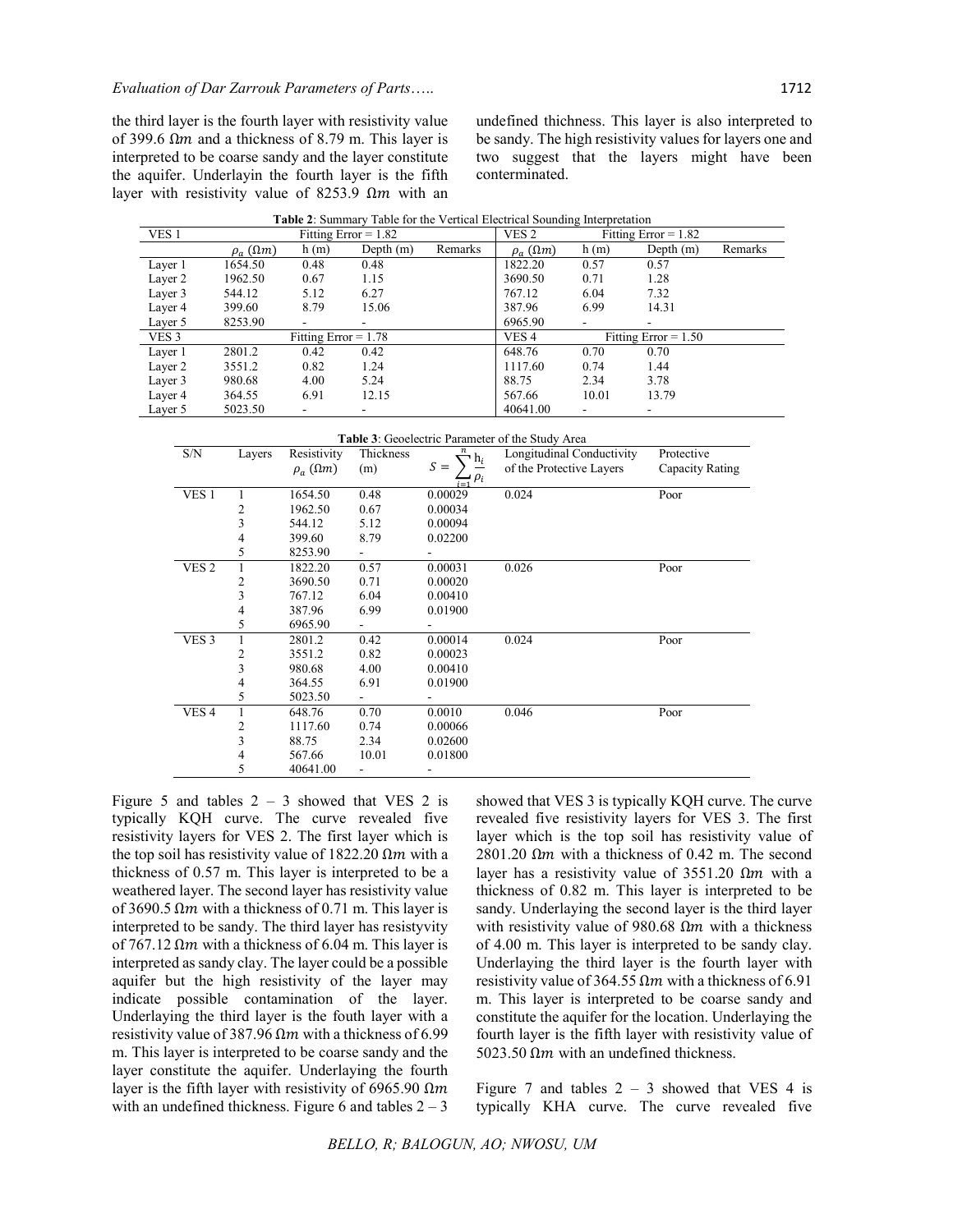resistivity layers for VES 4. The first layer which is the top soil has resistivity value of  $648.76Ωm$  with a thickness of 0.70 m. Underlaying the first layer is the second layer with resistivity value of 1117.60  $\Omega m$  with a thickness of 0.74 m. This layer is interpreted to be sandy. The third layer has resistivity value of 88.746  $\Omega m$  with a thickness of 2.34 m. This layer is interpreted to be sandy clay. Underlaying the third layer is the fourth layer with the resistivity value of 567.66  $Ωm$  with a thickness of 10.01 m. This layer is interpreted to be coarse sandy and consitute the aquifer for the VES location. The fifth layer has a resistivity value of 40641.00 Ωm with an undefined thickness.

**Table 4**: Table showing Aquifer protective Capacity Rating



<sup>5.3</sup> 5.4 5.5 5.5 5.6 5.7 5.8 5.9 **Fig 8**: Aquifer Protective Capacity Map of the Study Area

*Aquifer Protective Capacity:* The aquifer protective capacity was determined using the parameters of longitudinal conductance presented in table 3 and the aquifer protective Capacity Rating presented in table 4. The results showed that all the aquifers in VES 1, VES 2, VES 3 and VES 4 showed poor aquifer protective capacity having longitudinal conductance values ranging from 0.024 to 0.046. The aquifer protective capacity of the study area is also presented in figures  $8 - 9$ . Figure 8 showed the aquifer protective capacity map of the study area while figure 9 showed the 3D surface map of the aquifer protective capacity. The aquifer in the study area may be prone to contamination resulting from short residence time in the sandy layers. Usually, groundwater is protected by sufficient protective layers. Groundwater is given adequate protection if silt and clay are found as thick layers above the aquifer.

*Dar Zarrouk Parameters***:** Some parameters are generally very important in the understanding and interpretations of geological model (Egbai and Iserhien-Emekeme, 2015). These parameters are related to different combination of the thickness and resistivity of each geoelectric layers in the model (Braga *et al,* 2006). For a sequence of horizontal, homogeneous and isotropic layers of resistivity  $\rho_i$  and thickness  $h_i$ , the Dar Zarrouk parameters (longitudinal conductance S and transverse resistance T are respectively defined as :

$$
S = \sum_{i=1}^{\ } \frac{h_i}{\rho_i} \tag{3}
$$

And

$$
T = \sum_{i=1} h_i \rho_i \tag{4}
$$

If the total thickness of the layers in the geoelectric section considered is H, then the average longitudinal resistivity  $\rho_l$  is given by

$$
\rho_L = \sum_{i=1} \frac{h_i}{s_i} \tag{7}
$$

And the average transverse resistance  $\rho_i$  is given by

$$
\rho_i \cdot = \sum T_i / h_i \qquad (8)
$$

 $\rho_l$  is always greater than  $\rho_l$ . Therefore, the entire section will thus be anisotropic with regard to electrical resistivity. The coefficient of electrical anisotropy is defined as

$$
\lambda = \sqrt{\frac{\rho_l}{\rho_L}}\tag{9}
$$

**Fig 9**: 3D Surface Map of the Aquifer Protective Capacity

0 0.1 0.2 0.3 0.4

Where  $\lambda$  is real and greater than 1.

*BELLO, R; BALOGUN, AO; NWOSU, UM*

0.024 0.026 0.028 0.03 0.032

0.044<br>0.042<br>0.04<br>0.038<br>0.036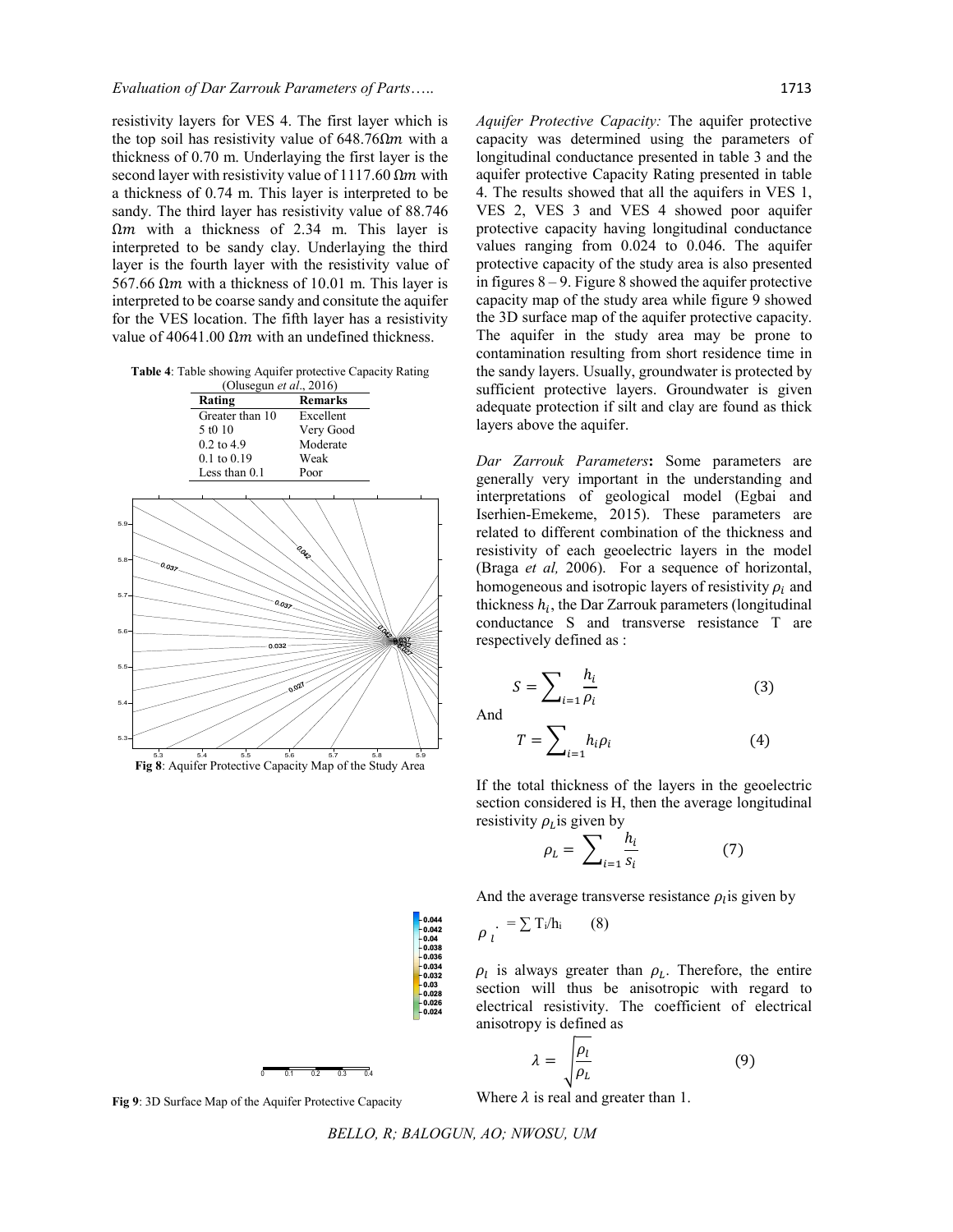A mean value of resistivity for the formation  $(\rho_m)$  can be defined as

$$
\rho_m = \sqrt{\rho_L \rho_l} \tag{10}
$$

The reflection coefficient  $(R<sub>C</sub>)$  and resistivity contrast  $(F<sub>C</sub>)$  of the fresh basement rock of the study area was calculated using the method of Oladunjoye and Jekayinfa (2015).

$$
R_c = \frac{\rho_n - \rho_{n-1}}{\rho_n + \rho_{n-1}} \tag{11}
$$

And

$$
F_c = \frac{\rho_n}{\rho_{n-1}}\tag{12}
$$

Where  $\rho_n$  is the layer resistivity of the n<sup>th</sup> layer and  $\rho_{n-1}$  is the layer resistivity overlying the nth layer.

The Dar Zarouk parameters of the study area were evaluated based on the weathered layer thickness, resistivity of overburden thickness, transverse resistance (T), coefficient of electrical anisotropy (λ), reflection coefficient (R<sub>C</sub>), formation resistivity ( $\rho_m$ ) and resistivity contrast  $(F_C)$ . Values of various formation parameters are presented in table 5.

| <b>Table 5:</b> Evaluation of Dar Zarrouk Parameters |                       |                               |                          |                          |                                |                                              |  |  |
|------------------------------------------------------|-----------------------|-------------------------------|--------------------------|--------------------------|--------------------------------|----------------------------------------------|--|--|
| <b>VES</b>                                           | Reflection            | Resistivity                   | Longitudinal             | Transverse               | Coefficient of                 | Resistivity of                               |  |  |
|                                                      | Coefficient           | Contrast                      | Resistivity              | Resistivity              | Anisotropy                     | Formation                                    |  |  |
|                                                      | $(R_c) =$             | $(F_c) = \frac{\rho_n}{\rho}$ | $(\rho_L) = \frac{h}{s}$ | $(\rho_l) = \frac{1}{h}$ | $(\lambda) =$                  | $(\rho_m) =$                                 |  |  |
|                                                      | $\rho_n - \rho_{n-1}$ | $\rho_{n-1}$                  | $(\Omega m)$             | $(\Omega m)$             | $\sqrt{\frac{\rho_l}{\rho_L}}$ | $\sqrt{\rho_l \rho_L}$ ( $\Omega$ <i>m</i> ) |  |  |
|                                                      | $\rho_n + \rho_{n-1}$ |                               |                          |                          |                                |                                              |  |  |
|                                                      | 0.91                  | 20.66                         | 300.68                   | 828.73                   | 1.39                           | 124589.70                                    |  |  |
| 2                                                    | 0.89                  | 17.96                         | 303.91                   | 1183.06                  | 1.95                           | 179768.20                                    |  |  |
| 3                                                    | 0.87                  | 13.78                         | 310.18                   | 1246.76                  | 2.01                           | 193357.30                                    |  |  |
| 4                                                    | 0.97                  | 71.59                         | 199.13                   | 741.62                   | 1.86                           | 73839.20                                     |  |  |

The reflection coefficient  $(R<sub>C</sub>)$  is a measure of the degree of fracture in an area. It could also indicate the density of formation in the aquifer. Areas of low reflection coefficient value have high water potentials. The results of the area studied in this work showed that the reflection coefficient values ranged from 0.87 to 0.97 indicating high groundwater potentials.

Low values of resistivity contrast indicate high groundwater potentials. The values of resistivity contrast in this work ranged from 13.78 to 71.59. This shows that the four VES locations studied in this work have high groundwater potentials except VES 4.

Low values of coefficient of anisotropy  $(λ)$  may be indicating high – density water – filled aquifer usually determined for a basement complex. Its determination in this work was to see if it can also provide an insight into groundwater potential in the study area. In this work, the values of coefficient of anisotropy obtained ranged from 1.39 (VES 1) to 2.01 (VES 3). These values are considered high λ values.

The influence of pore structure on the resistance of sample gives an indication of the resistivity of the formation. The resistivity of formation containing hydrocarbon is usually very high (Okhue and Olorunfemi, 1991). The values of resistivity of formation obtained in this work ranged between 73839.20 ( $\Omega$ *m*) (VES 3) and 193357.30 ( $\Omega$ *m*) (VES 4). These values are considered high and might indicate that the study area is contaminated with hydrocarbon.

*Conclusion:* This work evaluated Dar Zarrouk parameters of parts of Federal University of Petroleum Resources, Effurun, Nigeria to determine groundwater quality and potentials. Results obtained in this work showered that the study area revealed five (5) geologic layers. Results also showed that the study area has poor aquifer protective capacity. The Dar Zarrouk parameters evaluated showed that the study area has good groundwater potentials.

# **REFERENCES**

- AbdulRahim, A; Syed SA; Nazish N; Waqas A; Sarfraz K; Muhammad YK; Muhammad W (2016). Correlation of electrical resistivity of soil with geotechnical engineering parameters at Wattar area district Nowshera, Khyber Pakhtunkhwa, Pakistan. *J. Himalay. Eart. Sci.* 49(1): 124-130
- Braga, AC; De Oliveira, FWM; Dourado, JC (2006). Resistivity (DC) method Applied to aquifer Protection Studies. *Revist. Brasilei. De. Geofisi.* 24(4): 573-581.
- Abiola, O; Enikanselu, PA; Oladapo, MI (2009). Groundwater potential and aquifer protective capacity of overburden units in Ado-Ekiti, southwestern Nigeria. *Inter. J. Physi. Sci.* 4 (3): 120-132.
- Chandra, S; Ahmed, S; Ram, A; Dewandel, B (2008). Estimation of Hard Rock Aquifers Hydraulic